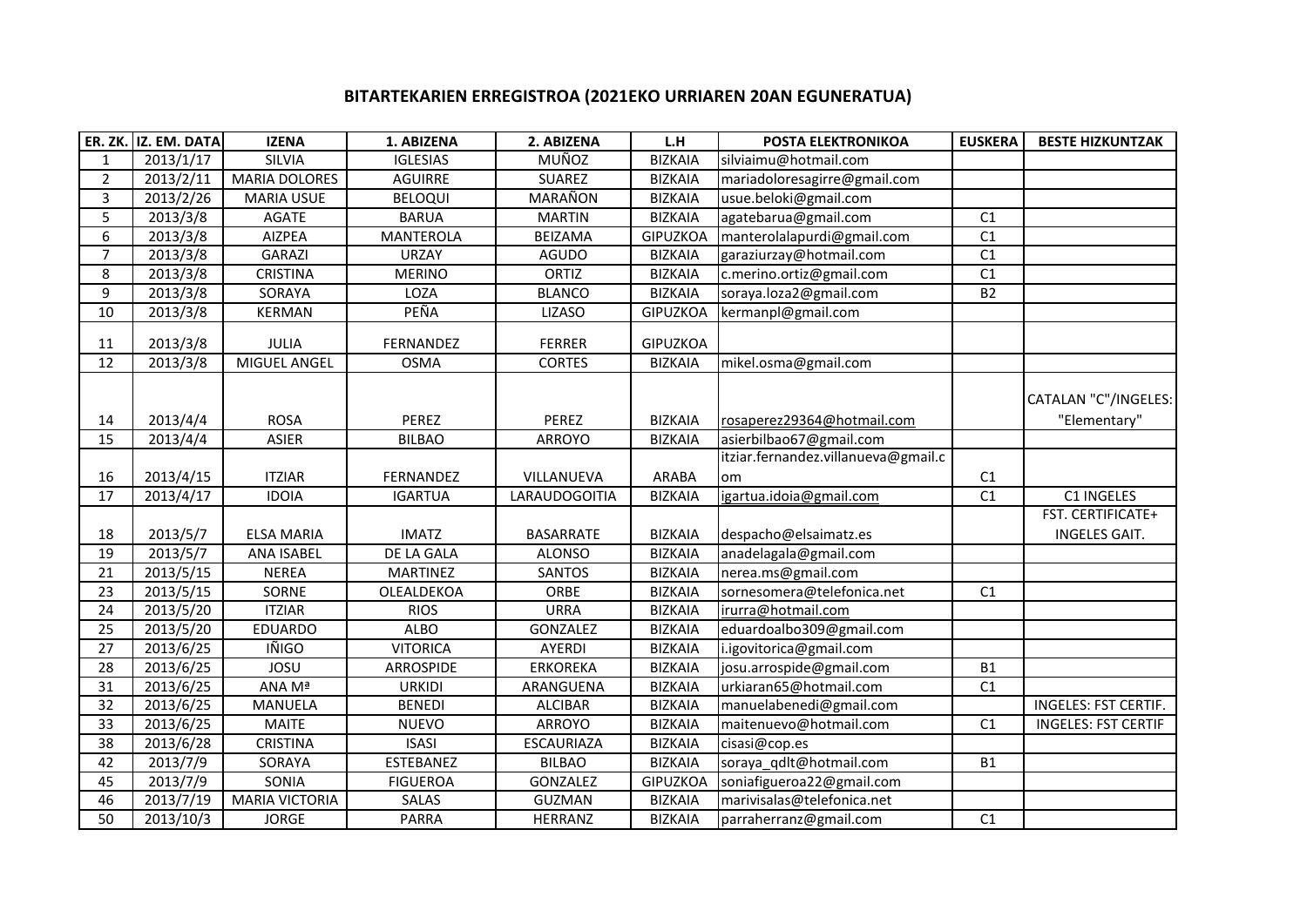| 55<br>2013/10/3<br>LAURA<br><b>BIZKAIA</b><br>lauralopezmolina@hotmail.com<br>LOPEZ-MOLINA<br>RODRIGUEZ                                                   |                                    |
|-----------------------------------------------------------------------------------------------------------------------------------------------------------|------------------------------------|
| 56<br>2013/10/3<br>RAQUEL JONE<br>CANCER<br><b>AMONDO</b><br><b>BIZKAIA</b><br>raqueljone@hotmail.com                                                     | FRANTSESA C1/<br><b>INGELES B2</b> |
| 57<br>2013/10/3<br>ANA<br><b>OROZKO</b><br><b>BIZKAIA</b><br>AOROZKO@GIZAGUNE.NET<br>LANDA<br><b>B1</b>                                                   |                                    |
|                                                                                                                                                           |                                    |
| 2013/10/3<br>58<br><b>AITZIBER</b><br><b>HORMAZA</b><br><b>ELORDUY</b><br><b>BIZKAIA</b><br>aitziberhe@yahoo.es                                           |                                    |
| 59<br>2013/10/3<br>Mª EUGENIA<br>PÉREZ<br><b>RAMOS</b><br><b>BIZKAIA</b><br>mramos@gizagune.net                                                           |                                    |
|                                                                                                                                                           |                                    |
| 2013/10/3<br><b>INMACULADA</b><br>ANSOTEGUI<br>GUEZURAGA<br><b>BIZKAIA</b><br>inmaansotegi@terra.com<br>C <sub>2</sub><br>61                              | INGELES: FST CERT (B2)             |
| $\overline{72}$<br>2013/10/3<br><b>BIZKAIA</b><br>$\overline{C1}$<br><b>ARANTZA</b><br><b>BENGOETXEA</b><br><b>MARTINEZ</b><br>a.bengoetxea@euskalnet.net |                                    |
| 76<br>2013/10/3<br>NAGORE<br><b>BIZKAIA</b><br>nagore.cadierno@gmail.com<br>C1<br>CADIERNO<br><b>AMAT</b>                                                 |                                    |
|                                                                                                                                                           |                                    |
| 2013/10/15 MARIA ARANZAZU<br>RAMIRO<br><b>BIZKAIA</b><br>81<br><b>JUANES</b>                                                                              |                                    |
| 2013/11/6<br><b>HERRERAS</b><br>85<br>Mª OLVIDO<br><b>CUADRADO</b><br><b>BIZKAIA</b><br>olvido@egintza.com                                                | FRANTSESA: B1                      |
| 2013/11/22<br>91<br>ALBERTO JOSE<br>OLALDE<br><b>ALTAREJOS</b><br><b>ARABA</b><br>albertojose.olalde@ehu.es<br>C1                                         |                                    |
| 2014/1/14<br>pi31418@hotmail.com<br>101<br>PILAR<br>MARIJUAN<br>VILLAVERDE<br>ARABA                                                                       |                                    |
| 2014/1/31<br><b>ROSA ISABEL</b><br>104<br><b>GARAI</b><br><b>JUEZ</b><br><b>BIZKAIA</b><br>C1<br>rosagarai@yahoo.es                                       |                                    |
| 2014/3/10<br>106<br>PEREZ<br>OPI<br><b>BIZKAIA</b><br><b>ESTER</b><br>biko1@cop.es                                                                        |                                    |
|                                                                                                                                                           |                                    |
| 2014/3/24<br>GIPUZKOA<br>107<br>MARIA ARANZAZU<br><b>BERGARA</b><br><b>PICABEA</b><br>bparantxa@gmail.com<br><b>B1</b>                                    |                                    |
| 108<br><b>JOSE LUIS</b><br><b>APARICIO</b><br>ALVAREZ<br><b>GIPUZKOA</b><br>joseaparicioalvarez@gmail.com<br>2014/3/24<br>C1                              | <b>INGELES: B2</b>                 |
| 2014/7/10<br>122<br>SORAYA<br><b>BIZKAIA</b><br>VARELA<br><b>VIZCAINO</b>                                                                                 |                                    |
| 2014/7/10<br><b>MARIA</b><br>123<br><b>BARDESI</b><br>ORUE-ECHEVARRIA<br><b>BIZKAIA</b><br>mbardesi5@gmail.com                                            |                                    |
| <b>GARBIÑE</b><br>126<br>2014/9/10<br><b>ASTOREKA</b><br><b>BIZKAIA</b><br>C1<br><b>UGALDE</b><br>garastoreka@gmai.com                                    |                                    |
| 2014/9/10<br>MIREN GARBIÑE<br><b>BIZKAIA</b><br>128<br><b>SOBREDO</b><br><b>BILBAO</b><br>gsobredo@cop.es                                                 |                                    |
| 2014/9/10<br>129<br>MARIA BEGOÑA<br>PEREDA<br>HORMAECHE<br><b>BIZKAIA</b><br>bepeorma@gmail.com                                                           | INGELES:C1                         |
| 2014/9/10<br>132<br>LARRAITZ<br>LOIARTE<br><b>AZKUE</b><br><b>BIZKAIA</b><br>larraitzsaida@yahoo.es<br>C1                                                 |                                    |
| $\frac{135}{ }$<br>2014/9/10<br><b>NEREA</b><br><b>BEDOYA</b><br>nereagb@gmail.com<br><b>GARCIA</b><br>ARABA                                              | <b>ESENTA CERTIF B2</b>            |
| 140<br>leire aizpu@hotmail.com<br>2014/9/29<br>LEIRE<br><b>AIZPURU</b><br>VARONA<br><b>ARABA</b><br><b>B1</b>                                             |                                    |
| 2014/10/2<br>M. AGURTZANE<br>143<br><b>CAMPOS</b><br>CARRASCO<br><b>BIZKAIA</b><br>C1<br>agurtzanecc@hotmail.com                                          |                                    |
| 2014/10/2<br><b>MUÑIZ</b><br>145<br><b>JANIRE</b><br><b>BIZKAIA</b><br>janiremj@gmail.com<br>B <sub>2</sub><br>JAUREGUI                                   |                                    |
| <b>PEÑAS</b><br><b>SILVIA</b><br>146<br>2014/10/6<br><b>MARTIN</b><br><b>BIZKAIA</b><br>silvia@egintza.com                                                |                                    |
| 149<br>2014/10/7<br>AINHIZE<br><b>URRESTI</b><br><b>BIZKAIA</b><br>ahini 89@hotmail.com<br><b>SISTIAGA</b><br>C1                                          | <b>INGELES: B2</b>                 |
| <b>IÑIGO</b><br>151<br>$\overline{2014}/10/29$<br>ZABALA<br>GÓMEZ<br><b>ARABA</b><br><b>B1</b><br>.zabala745@yahoo.es                                     |                                    |
| 154<br>2014/10/31<br><b>NEREA</b><br>LAUCIRICA<br><b>RUBIO</b><br><b>BIZKAIA</b><br>nere46@hotmail.com                                                    |                                    |
| SARA<br>166<br>2015/1/13<br><b>LUBIANO</b><br>GALDEANO<br><b>GIPUZKOA</b><br>sara.galdeano@hotmail.com<br><b>B2</b>                                       |                                    |
| LEIRE<br>PIÑEIRO<br>leireabril@gmail.com<br>169<br>2015/2/2<br>FERNANDEZ<br><b>BIZKAIA</b><br>B <sub>2</sub>                                              |                                    |
| B <sub>2</sub><br>174<br>2015/2/24<br><b>ALBA</b><br><b>BIZKAIA</b><br>albagf@hotmail.com<br><b>GARCIA</b><br>FERNANDEZ                                   |                                    |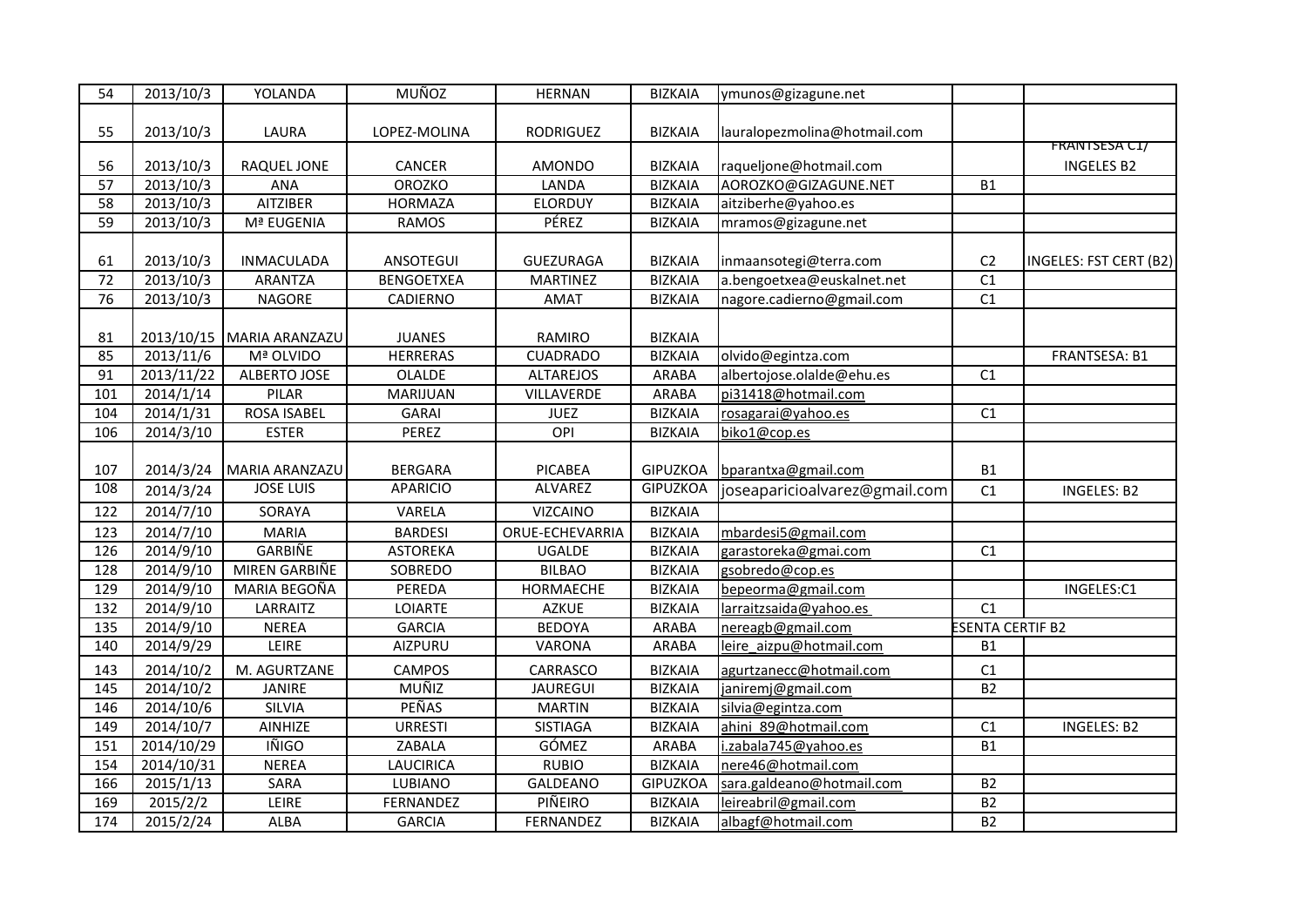| 175 | 2015/2/24  | <b>ELDA</b>       | <b>BARRERO</b>     | <b>DACOSTA</b>    | <b>BIZKAIA</b>  | elda.barrero@opendeusto.es         |                |                          |
|-----|------------|-------------------|--------------------|-------------------|-----------------|------------------------------------|----------------|--------------------------|
| 177 | 2015/3/9   | EDUARDO           | <b>URZELAI</b>     | QUINTANA          | ARABA           | euq@emaize.com                     |                |                          |
| 181 | 2015/3/27  | <b>IDOYA</b>      | GOMEZ              | URLANGA           | <b>BIZKAIA</b>  | ido cuba2002@yahoo.es              |                |                          |
| 182 | 2015/4/14  | <b>ALFREDO</b>    | FERNANDEZ          | <b>HERRERO</b>    | <b>BIZKAIA</b>  | alfredofernandezherrero@gmail.com  |                |                          |
| 192 | 2015/7/21  | <b>ESTIBALIZ</b>  | CRISTOBALENA       | ALBIZU            | <b>GIPUZKOA</b> | esti.cristobalena@gmail.com        | C1             |                          |
| 193 | 2015/7/21  | <b>JUGATX</b>     | <b>IZQUIERDO</b>   | ERCORECA          | <b>BIZKAIA</b>  | jugatxizquierdo@gmail.com          | C1             |                          |
| 194 | 2015/9/1   | ROSA MARIA        | GONZALEZ           | GONZALEZ          | <b>BIZKAIA</b>  | abogada.rosagonzalez@gmail.com     | <b>B1</b>      |                          |
| 197 | 2015/9/22  | <b>EIDER</b>      | UGALDE             | ALBERDI           | <b>GIPUZKOA</b> | contact@bitartekaria-mediadora.cor | C1             |                          |
| 198 | 2015/9/22  | <b>GOIZANE</b>    | URIARTE            | <b>ACOTAIN</b>    | <b>BIZKAIA</b>  | goizane 33@hotmail.com             | <b>B2</b>      | <b>B2 INGELES</b>        |
| 206 | 2015/11/5  | <b>AINARA</b>     | ARAMBERRI          | <b>RUIZ</b>       | <b>GIPUZKOA</b> | ainaraaranberriruiz@gmail.com      | C1             |                          |
| 212 | 2016/1/27  | <b>MIREN</b>      | ERRASTI            | OLEJUA            | <b>GIPUZKOA</b> | piktzal@gmail.com                  | C1             |                          |
| 213 | 2016/2/5   | <b>ESTIBALITZ</b> | MADARIAGA          | <b>BILBAO</b>     | <b>BIZKAIA</b>  | emadariaga1@yahoo.es               |                |                          |
| 214 | 2016/2/8   | MAGDALENA         | <b>ORCAJADA</b>    | <b>GUISASOLA</b>  | <b>BIZKAIA</b>  | madaorcajada@gmail.com             |                | <b>B2 INGELES</b>        |
| 215 | 2016/2/8   | CAROLINA          | <b>CID</b>         | <b>ALFARO</b>     | <b>BIZKAIA</b>  | c.cidalfaro@gmail.com              | <b>B1</b>      |                          |
| 216 | 2015/3/10  | <b>IBON</b>       | ZUÑIGA             | <b>BENITO</b>     | <b>BIZKAIA</b>  | ibonzb@yahoo.es                    | C1             | <b>B2 INGELES</b>        |
| 218 | 2016/3/23  | LUZ VERÓNICA      | ORTEGA             | <b>OBREQUE</b>    | ARABA           | vortega02@gmail.com                |                | <b>B2 INGELES</b>        |
| 220 | 2016/3/23  | Mª CARMEN         | <b>IGLESIAS</b>    | CAMARERO          | <b>BIZKAIA</b>  | maikaiglesias40@gmail.com          | <b>B1</b>      |                          |
| 221 | 2016/4/13  | <b>GORETTI</b>    | <b>BIKONDO</b>     | SANTAMARIA        | <b>GIPUZKOA</b> | yosoylagore@hotmail.com            | C1             |                          |
| 228 | 2016/5/20  | MARÍA CARMEN      | <b>MORENO</b>      | AGEA              | LA RIOJA        | con-meidacion@hotmail.com          |                |                          |
| 233 | 2016/6/21  | ALBUERA           | <b>HORNILLO</b>    | MUÑOZ             | ARABA           | albuery@outlook.es                 |                |                          |
| 234 | 2016/6/21  | <b>AINHOA</b>     | OREGUI             | GARCÍA DE AMEZAGA | <b>GIPUZKOA</b> | ainhoa oregi@hotmail.com           | C1             |                          |
| 235 | 2016/6/30  | <b>MARTA</b>      | SOMOZAS            | <b>IZQUIERDO</b>  | <b>BIZKAIA</b>  | info@somozasabogados.com           |                |                          |
| 236 | 2016/8/2   | LAURA             | <b>TOQUERO</b>     | RIAÑO             | <b>BIZKAIA</b>  | lauratoquero@gmail.com             | <b>B2</b>      |                          |
| 237 | 2016/8/2   | <b>BEATRIZ</b>    | ÁVILA              | LÓPEZ             | <b>GIPUZKOA</b> | bea.hegoi@gmail.com                | C1             |                          |
| 238 | 2016/8/8   | ANA               | <b>ATELA</b>       | <b>URQUIJO</b>    | <b>BIZKAIA</b>  | anaatelaurquijo@gmail.com          | C1             | <b>B2 INGELES</b>        |
| 239 | 2016/8/5   | ALEXANDER         | <b>REY</b>         | <b>NOVO</b>       | <b>BIZKAIA</b>  | alex29108@gmail.com                | <b>B1</b>      |                          |
| 240 | 2016/9/12  | <b>ITZIAR</b>     | <b>ARANA</b>       | AIZPURUA          | <b>GIPUZKOA</b> |                                    | C <sub>2</sub> |                          |
| 241 | 2016/9/13  | ANA ISABEL        | <b>GANDARIAS</b>   | SAEZ              | <b>BIZKAIA</b>  | anagandariasgac@gmail.com          |                |                          |
| 242 | 2016/6/16  | VANESA            | GONZÁLEZ           | <b>IGLESIAS</b>   | <b>BIZKAIA</b>  | vanesa.gonzalez@gmail.com          | <b>B2</b>      |                          |
| 243 | 2016/9/28  | AMAIA             | <b>ITURRALDE</b>   | CHOCARRO          | <b>BIZKAIA</b>  | amaya@hotmail.com                  |                | B1 INGELES - B1 FRANTSE! |
| 244 | 2016/9/28  | DANIEL            | <b>MARCH</b>       | CALVO             | <b>BIZKAIA</b>  | danielmarch@opendeusto.es          | C1             |                          |
| 245 | 2016/9/28  | ELIZABETH         | DE ARRIBA          | DE DIEGO          | <b>BIZKAIA</b>  | elisabehda@hotmail.com             | C1             |                          |
| 246 | 2016/10/5  | <b>BLANCA</b>     | AGUIRRE            | HERRERA           | <b>BIZKAIA</b>  | blancagui55@gmail.com              |                |                          |
| 247 | 2016/10/5  | <b>ELENA</b>      | FERNANDEZ-MARKAIDA | <b>GOITIA</b>     | <b>BIZKAIA</b>  | elenamarkaida@outlook.com          |                |                          |
| 248 | 2016/10/5  | ASIER             | <b>UGARTE</b>      | ERNANDEZ-MARKAID  | <b>BIZKAIA</b>  | asieryandrea@gmail.com             | <b>B1</b>      |                          |
| 249 | 2016/10/6  | SONIA             | VEGAS              | GARRÁN            | <b>BIZKAIA</b>  | sonia.vegas@bizkaia.eus            | C1             |                          |
| 250 | 2016/10/27 | <b>OHIANA</b>     | <b>MEDINA</b>      | ALBERDI           | <b>GIPUZKOA</b> | aditze@gmail.com                   | C1             |                          |
| 251 | 2016/11/4  | LAURA             | HERNANDEZ          | PEREZ             | <b>GIPUZKOA</b> | laura.phch@hotmail.com             | <b>B2</b>      |                          |
| 252 | 2016/11/14 | ARRATE            | PINEDO             | <b>BUSTAMANTE</b> | <b>BIZKAIA</b>  | arrate1987@gmail.com               |                |                          |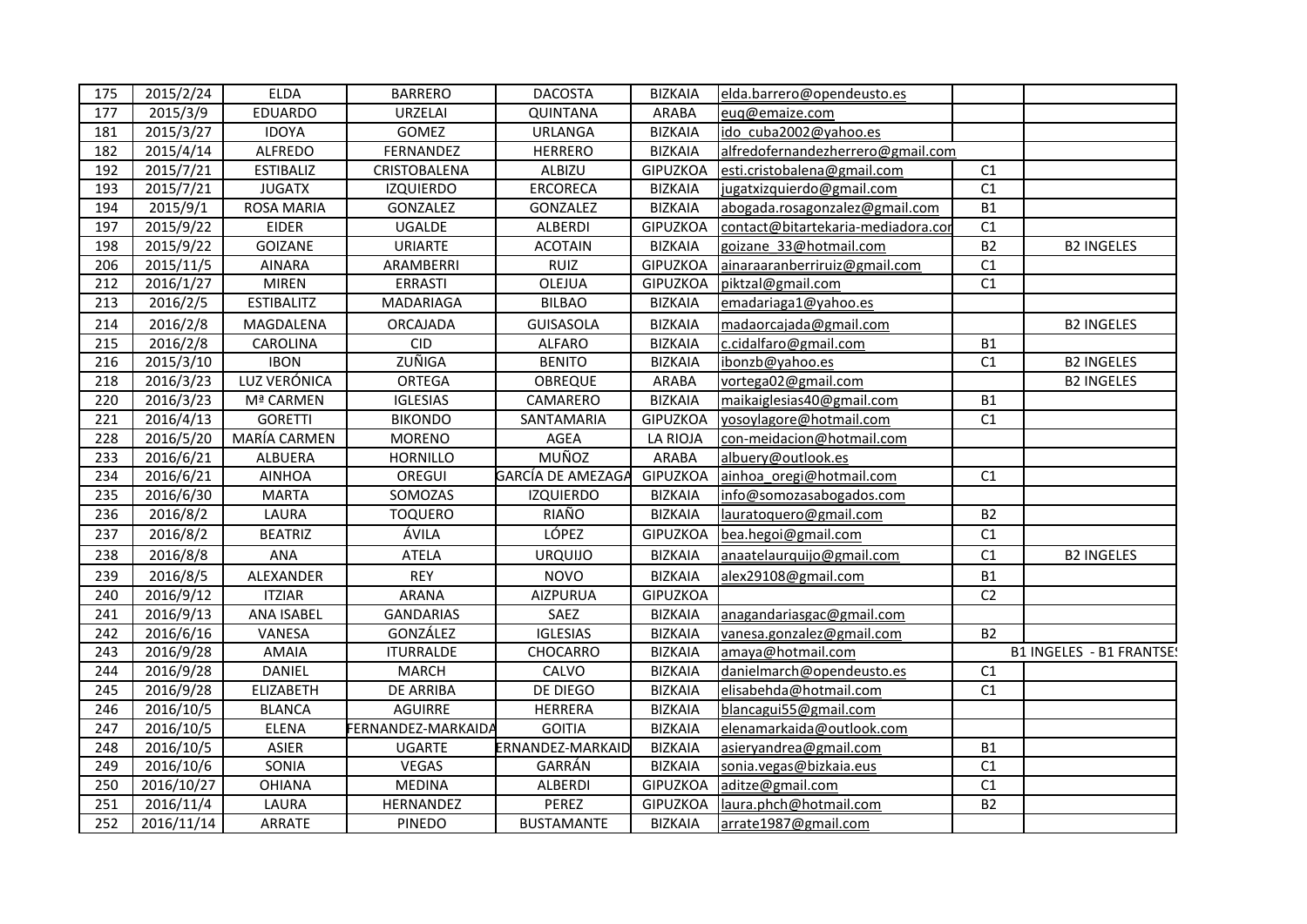| 253 | 2016/11/15              | Mª PILAR                    | ABAD            | VALENCIA          | <b>BIZKAIA</b>  | pilarabad0104@gmail.com         | <b>B1</b>  |                   |
|-----|-------------------------|-----------------------------|-----------------|-------------------|-----------------|---------------------------------|------------|-------------------|
| 254 | $\overline{2016}/11/15$ | IÑIGO                       | <b>BERMEJO</b>  | <b>BUENO</b>      | <b>BIZKAIA</b>  | inibueber@gmail.com             | <b>B2</b>  |                   |
| 255 | 2016/11/15              | ALEJANDRA                   | <b>ALONSO</b>   | <b>ALONSO</b>     | <b>BIZKAIA</b>  | sandralonos@outlook.es          | <b>B2</b>  |                   |
| 256 | 2016/11/17              | <b>ESTHER</b>               | <b>IBARRA</b>   | <b>BERASTEGUI</b> | <b>BIZKAIA</b>  | estheribarra@icasv-bilbao.com   | <b>B2</b>  | <b>B2 INGELES</b> |
| 257 | 2016/11/17              | <b>ITZIAR</b>               | LOPEZ           | SOTO              | <b>BIZKAIA</b>  | estheribarra@icasv-bilbao.com   |            |                   |
| 258 | 2016/11/17              | LAURA                       | SÁNCHEZ         | <b>BARRADO</b>    | <b>BIZKAIA</b>  | laurasanchezba@hotmail.com      |            | A2 INGELES        |
| 259 | 2016/11/29              | SARAI                       | <b>MACHADO</b>  | SAIZ              | <b>BIZKAIA</b>  | mh.abogadosbilbao@gmail.com     |            |                   |
| 260 | 2016/12/19              | <b>GARAZI</b>               | <b>RODERO</b>   | BARAÑANO          | <b>BIZKAIA</b>  | gara 229@hotmail.com            | <b>B2</b>  |                   |
| 261 | 2017/1/9                | LEIRE                       | AGUIRREZABALA   | PASCUAL           | <b>GIPUZKOA</b> | leire@veterinaria-goiko2000.com | EGA        |                   |
| 262 | 2017/1/9                | MÓNICA                      | CAPELO          | GÓMEZ             | <b>GIPUZKOA</b> | euriyroy@hotmail.com            | ${\sf B1}$ | <b>B2</b>         |
| 263 | 2017/1/9                | LEYRE                       | ZABALA          | CHAVARRI          | <b>BIZKAIA</b>  | leyre.zabala@opendeusto.es      | <b>B2</b>  | <b>B1 INGELES</b> |
| 264 | 2017/1/9                | <b>AMAIA</b>                | SAEZ            | <b>ALONSO</b>     | <b>BIZKAIA</b>  | asaezmed@gmail.com              | C1         |                   |
| 265 | 2017/2/6                | AMPARO                      | ANDRÉS          | <b>PINTOS</b>     | <b>BIZKAIA</b>  | mailamparo@gmail.com            |            |                   |
| 266 | 2017/2/6                | <b>NURIA</b>                | CRESPO          | <b>PIQUERES</b>   | <b>BIZKAIA</b>  | nuriapiqueres@gmail.com         | <b>B1</b>  |                   |
| 267 | 2017/2/6                | <b>CRISTINA</b>             | <b>ALONSO</b>   | <b>MONGE</b>      | <b>BIZKAIA</b>  | cr.almon@hotmail.com            | C1         |                   |
| 268 | 2017/2/8                | <b>IRENE</b>                | GILI            | AYARZA            | <b>BIZKAIA</b>  | irene.gili@hotmail.com          |            |                   |
| 269 | 2017/2/15               | <b>MIREIA</b>               | GARMENDIA       | MAIZ              | <b>GIPUZKOA</b> | mireiagarmendia@hotmail.com     | C1         |                   |
| 270 | 2017/3/15               | <b>MIREN</b>                | <b>MARTINEZ</b> | PASANDIN          | <b>GIPUZKOA</b> | mirenmar@hotmail.com            | C1         |                   |
| 271 | $\overline{2017/3}/21$  | SUSANA                      | <b>APÓN</b>     | <b>BRIONES</b>    | <b>BIZKAIA</b>  | susana.apon@arrakis.es          |            |                   |
| 272 | 2017/4/19               | <b>AIDA</b>                 | <b>GARAY</b>    | <b>IGUAL</b>      | <b>BIZKAIA</b>  | aidagarai@hotmail.com           | <b>B2</b>  |                   |
| 273 | 2017/4/25               | NELLY BEGOÑA                | <b>CRESPO</b>   | <b>BARRONDO</b>   | <b>GIPUZKOA</b> | nellbe81@gmail.com              |            |                   |
| 274 | 2017/5/3                | LARRAITZ                    | ZABALA          | <b>JAUREGUI</b>   | <b>GIPUZKOA</b> | larraitf@yahoo.es               | C1         |                   |
| 275 | 2017/5/4                | LARA                        | LOPEZ           | ANSORENA          | <b>GIPUZKOA</b> | laralaloan@gmail.com            | C1         |                   |
| 276 | 2017/5/5                | <b>JON</b>                  | ABANDO          | ZURIMENDI         | <b>BIZKAIA</b>  | jon ab14@hotmail.com            | C1         |                   |
| 277 | 2017/5/17               | <b>JAVIER</b>               | <b>ALONSO</b>   | LOPEZ             | <b>BIZKAIA</b>  | jalonso293@gmail.com            | B1         |                   |
| 278 | 2017/6/12               | <b>MARTA</b>                | MARTINEZ        | <b>CUESTA</b>     | <b>BIZKAIA</b>  | mmartcu@gmail.com               | B1         |                   |
| 279 | 2017/6/12               | Mª DEL MAR                  | GAMERO          | <b>DELGADO</b>    | <b>BIZKAIA</b>  | gameromarimar@gmail.com         |            |                   |
| 280 | 2017/6/15               | <b>EDURNE</b>               | <b>MENDI</b>    | <b>GABARAIN</b>   | <b>GIPUZKOA</b> | edurnemendigabarain@gmail.com   | <b>B1</b>  |                   |
| 281 | 2017/6/15               | <b>AINARA</b>               | <b>MIGUEL</b>   | LAVADO            | <b>BIZKAIA</b>  | amilavado@gmail.com             | C1         |                   |
| 282 | 2017/7/7                | <b>JESUS</b>                | <b>ALONSO</b>   | <b>CAMPOS</b>     | <b>BIZKAIA</b>  | jesuszientzia@gmail.com         | C1         |                   |
| 283 | 2017/7/7                | <b>ESTIBALIZ</b>            | PEREZ           | LOPEZ             | <b>BIZKAIA</b>  | estitxutitxu@hotmail.com        | C1         | B1.1. INGELES     |
| 284 | 2017/7/7                | <b>GURUTZE</b>              | <b>LOPETEGI</b> | SALEGI            | <b>GIPUZKOA</b> | gurutze86@hotmail.com           | C1         |                   |
| 285 | 2017/7/27               | <b>MIREN GURUTZE</b>        | ARIZNABARRETA   | <b>ACHA</b>       | <b>GIPUZKOA</b> | eigururu@telefonica.net         | EGA-C1     |                   |
| 286 | 2017/9/11               | <b>EDER</b>                 | RODRIGUEZ       | LOIZAGA           | <b>BIZKAIA</b>  | ederre@msn.com                  | <b>B1</b>  |                   |
| 287 | 2017/9/19               | <b>JON</b>                  | <b>OLIVARES</b> | ROLDAN            | <b>BIZKAIA</b>  | olivaresro@hotmail.com          |            |                   |
| 288 | 2017/9/19               | <b>ITZIAR</b>               | ANIA            | SANFRUTOS         | ARABA           | itziarania@gmail.com            | <b>B2</b>  |                   |
| 289 | 2017/10/10              | <b>JUAN ANTONIO</b>         | VIÑA            | VARELA            | <b>BIZKAIA</b>  | juanan.viva@gmail.com           | <b>B2</b>  |                   |
| 290 |                         | 2017/10/20 AR DE LAS MERCED | PAZ             | <b>ABANCENS</b>   | <b>GIPUZKOA</b> | todosfelices@hotmail.com        |            |                   |
| 291 | 2017/10/20              | <b>MAITANE</b>              | FERNANDEZ       | ARMADA            | <b>BIZKAIA</b>  | mai arangoya@yahoo.es           |            |                   |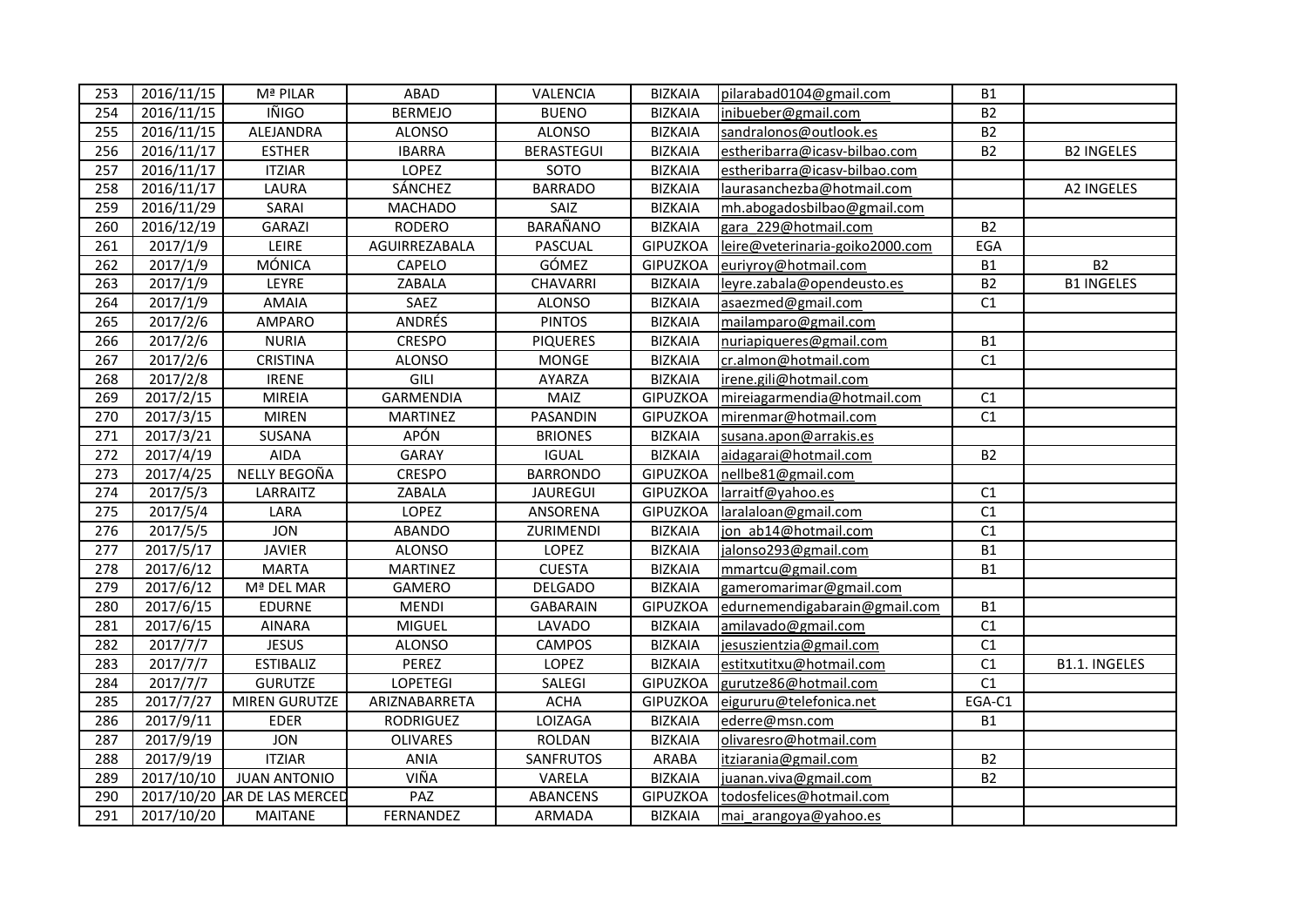| 292 | 2017/10/20 | EGUZKIÑE              | <b>YUSTE</b>        | <b>BASTERRECHEA</b> | <b>BIZKAIA</b>  | eguzkiyustebasterretxea@gmail.com |           |                          |
|-----|------------|-----------------------|---------------------|---------------------|-----------------|-----------------------------------|-----------|--------------------------|
| 293 | 2017/10/27 | <b>IZASKUN</b>        | ORONOZ              | <b>BERROTARAN</b>   | <b>GIPUZKOA</b> |                                   | C1        |                          |
| 294 | 2017/10/27 | IÑAKI                 | PEREZ               | FANDIÑO             | <b>GIPUZKOA</b> | inakipf@yahoo.es                  | <b>B2</b> |                          |
| 295 | 2017/10/31 | <b>NEREA</b>          | RODRIGUEZ           | <b>CEBALLOS</b>     | <b>BIZKAIA</b>  | nrc 93@hotmail.com                | <b>B1</b> | C1 INGELES               |
| 296 | 2017/10/31 | PAULA MARIA           | CASAS               | <b>MARTIN</b>       | <b>ARABA</b>    | paulafades@yahoo.es               |           |                          |
| 297 | 2017/11/13 | <b>MAITANE</b>        | <b>ROURE</b>        | <b>CUETOS</b>       | <b>BIZKAIA</b>  | maitane.roure@opendeusto.es       | <b>B2</b> | C1 INGELES               |
| 298 | 2017/11/13 | <b>MARTA</b>          | <b>IZQUIERDO</b>    | <b>BENGOA</b>       | <b>BIZKAIA</b>  | martizben@gmail.com               | EGA       |                          |
| 299 | 2017/11/13 | <b>IDOIA</b>          | OLAGUENAGA          | MARTINEZ            | <b>BIZKAIA</b>  |                                   | <b>B1</b> | RANTSESA/3. INGELES H    |
| 300 | 2017/11/14 | MAIALEN               | <b>TATO</b>         | GUZMAN              | <b>ARABA</b>    | maialen tg@hotmail.com            | C1        |                          |
| 301 | 2017/11/14 | <b>NEREA</b>          | <b>BERNAL</b>       | LANDA               | ARABA           | nerea.b.l@hotmail.com             | <b>B2</b> |                          |
| 302 | 2017/11/14 | <b>YARA</b>           | DE LEON             | <b>MORENO</b>       | <b>ARABA</b>    | yantxus@gmail.com                 | C1        |                          |
| 303 | 2017/11/14 | SILVIA                | SANCHEZ             | <b>PINEDO</b>       | ARABA           | silvia.sanchez.pinedo@gmail.com   | <b>B1</b> |                          |
| 304 | 2017/11/16 | SUSANA                | SEVILLA             | <b>GOICOECHEA</b>   | ARABA           | susanase2008@hotmail.com          |           |                          |
| 305 | 2017/11/17 | <b>ESTIVALIZ</b>      | <b>DIAZ</b>         | <b>JUAREZ</b>       | <b>ARABA</b>    | esti juarez@hotmail.com           |           |                          |
| 306 | 2017/11/20 | <b>SUSANA BEATRIZ</b> | <b>BARRENA</b>      | FERNANDEZ           | <b>BIZKAIA</b>  | susanbarrena@gmail.com            |           | <b>FIRST CERTIFICATE</b> |
| 307 | 2017/11/20 | <b>VERONICA</b>       | <b>MORENO</b>       | PERUJO              | <b>ARABA</b>    | perujovm@gmail.com                | EGA       |                          |
| 308 | 2017/12/4  | <b>REBECA</b>         | ADAMEZ              | PANDO               | <b>BIZKAIA</b>  | radamezp@gmail.com                |           |                          |
| 309 | 2017/12/5  | <b>CRISTINA</b>       | <b>HILERA</b>       | SANTAMARIA          | <b>BIZKAIA</b>  | cristina hilera@hotmail.com       | <b>B1</b> | B2 INGELES/C1 ALEMAN     |
| 310 | 2017/12/11 | <b>IRATXE</b>         | <b>BENES</b>        | <b>GUINEA</b>       | ARABA           | iratxe bg@hotmail.com             | C1        |                          |
| 311 | 2017/12/21 | <b>BLANCA DELIA</b>   | DIAZ DE GUEREÑU     | PELLICER            | <b>ARABA</b>    | blancadiazdeguerenu@gmail.com     |           |                          |
| 312 | 2018/1/9   | <b>OIHAN</b>          | <b>MORAGUES</b>     | SAITUA              | <b>BIZKAIA</b>  | oihanms@gmail.com                 | C1        |                          |
| 313 | 2018/1/18  | <b>MARIA TERESA</b>   | YAÑEZ               | MENDIZABAL          | <b>GIPUZKOA</b> | maiteyanez@hotmail.com            | <b>B2</b> |                          |
| 314 | 2018/1/18  | CATALINA              | ARAMBURU            | PEREDA              | <b>BIZKAIA</b>  | katta.arpe@gmail.com              | C1        |                          |
| 315 | 2018/1/18  | <b>ELSA</b>           | <b>GIRIBET</b>      | GOMEZ               | <b>BIZKAIA</b>  | cernegula84@gmail.com             | C1        |                          |
| 316 | 2018/1/18  | <b>NAGORE</b>         | <b>ALBIZURI</b>     | DEL OLMO            | <b>BIZKAIA</b>  | nagorealbizuri@hotmail.com        | C1        |                          |
| 317 | 2018/1/19  | <b>LOURDES</b>        | <b>GANZARAIN</b>    | <b>POLIT</b>        | <b>GIPUZKOA</b> | lurgan@hotmail.com                | <b>B2</b> |                          |
| 318 | 2018/1/19  | LORENA                | <b>MATEY</b>        | SANCHEZ             | <b>BIZKAIA</b>  | lorenamatey1980@gmail.com         |           |                          |
| 319 | 2018/1/19  | <b>MARIA LUISA</b>    | ALVAREZ             | ROMEO               | <b>BIZKAIA</b>  | malvarez2216@outlook.es           |           |                          |
| 320 | 2018/1/31  | <b>CRISTINA</b>       | SALAZAR             | <b>FLORES</b>       | <b>BIZKAIA</b>  | crissalazar@gmail.com             |           |                          |
| 321 | 2018/2/21  | <b>JASONE</b>         | <b>BADILLO</b>      | OYARZABAL           | <b>BIZKAIA</b>  | jasoba0@gmail.com                 |           |                          |
| 322 | 2018/2/21  | <b>AINHOA</b>         | <b>URIA</b>         | <b>DIEZ</b>         | <b>GIPUZKOA</b> | ainhoauria@opendeusto.es          | EGA       |                          |
| 323 | 2018/2/21  | SHEILA                | <b>MELCON</b>       | LOPEZ               | <b>GIPUZKOA</b> | sheila.melcon@hotmail.com         | C1        |                          |
| 324 | 2018/2/26  | <b>MARIA ISABEL</b>   | ALDAZ               | <b>GARAY</b>        | <b>GIPUZKOA</b> | aldazisa@gmail.com                |           |                          |
| 325 | 2018/2/26  | PAULA                 | ZABALA              | LOZON               | <b>BIZKAIA</b>  | paulazabala.77@gmail.com          |           |                          |
| 326 | 2018/2/26  | CARLOS                | <b>ROMERA</b>       | <b>ANTON</b>        | <b>BIZKAIA</b>  | carlos.romera@geuz.es             |           |                          |
| 327 | 2018/2/26  | <b>ESTIBALITZ</b>     | REDONDO             | <b>HERRERA</b>      | <b>BIZKAIA</b>  | estibalitz.rh@gmail.com           |           |                          |
| 328 | 2018/2/26  | LEIRE                 | LOPEZ DE ABERASTURI | LOPEZ DE MUNAIN     | ARABA           | leirelpz@hotmail.com              | C1        |                          |
| 329 | 2018/3/2   | <b>OLATZ</b>          | LENIZ               | <b>PERTICA</b>      | <b>BIZKAIA</b>  | olatzleniz@gmail.com              | C1        |                          |
| 330 | 2018/3/13  | <b>IGOR</b>           | <b>NAVARRO</b>      | <b>BREA</b>         | ARABA           | inb.personal@gmail.com            | C1        |                          |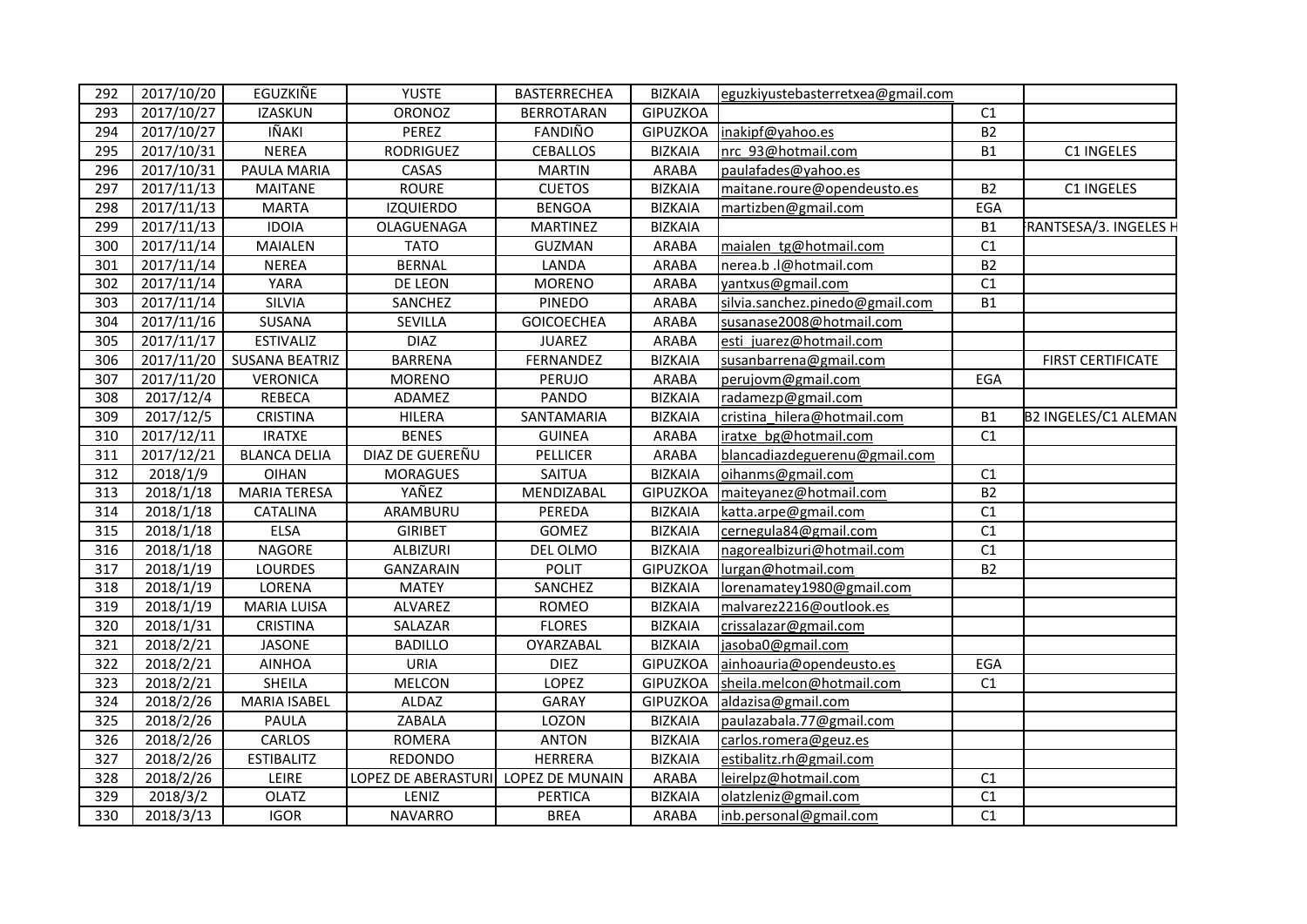| 331<br>2018/3/27<br>CASTAÑO<br><b>TANIA</b><br>CHAPINAL<br><b>ARABA</b><br>tanicastaocastao@gmail.com<br><b>BEATRIZ</b><br><b>BIZKAIA</b><br><b>B2</b><br>332<br>2018/3/28<br>AYALA<br>RUI<br>beajaro@hotmail.com<br>2018/4/3<br>SARA<br>GONZALEZ<br>C1<br>333<br><b>MURO</b><br><b>GIPUZKOA</b><br>info@saragonzalezmuro.es<br>2018/4/3<br><b>ANA</b><br><b>OTAOLA</b><br><b>BIZKAIA</b><br>334<br>REMENTERIA<br>rementeria.ana@gmail.com<br>Mª MILAGROS<br>335<br>2018/4/3<br><b>ITURRIOTZ</b><br><b>JAUREGI</b><br><b>GIPUZKOA</b><br><b>B2</b><br>mila.iturriotz@gmail.com<br>336<br>2018/4/4<br><b>MARIA</b><br>LUZON<br><b>BIZKAIA</b><br>C1<br><b>SEGURA</b><br>mariasegura1907@gmail.com<br>337<br><b><i>IARIA MONTSERRA</i></b><br><b>CORTES</b><br><b>BIZKAIA</b><br>2018/4/24<br>ARTEAGA<br>montse33c@hotmail.com<br>2018/4/24<br>C1<br>338<br><b>MIRIAM</b><br>VEGAS<br>REVENGA<br><b>BIZKAIA</b><br>mvegas12@gmail.com<br>339<br>2018/4/24<br>JAQUELINE JENNY<br>VILLANUEVA<br><b>JUSCAMAYTA</b><br><b>BIZKAIA</b><br>jjvillanueva001@gmail.com<br>2018/6/4<br>340<br>RAQUEL<br>SAEZ<br>SAENZ<br><b>BIZKAIA</b><br><b>B2</b><br>raquelsaez8@gmail.com<br>2018/6/5<br><b>GOMEZ</b><br>ARABA<br>341<br><b>SARA CRISTINA</b><br><b>MUGA</b><br>C1<br>sc.gomezm@gmail.com<br>2018/6/12<br>342<br><b>MARIA VICTORIA</b><br>IPARRAGUIRRE<br><b>MUGICA</b><br>GIPUZKOA<br>maribiiparragirre@gmail.com<br><b>B2</b><br>2018/7/30<br>C1<br>343<br><b>JUAN BERNARDO</b><br>VERGARA<br><b>GIPUZKOA</b><br>ALUSTIZA<br>jbalustiza@gmail.com<br>344<br>2018/9/18<br><b>NATALIO</b><br>CARRASCO<br>CARRASCO<br><b>BIZKAIA</b><br>C1<br>nataliocg@yahoo.es<br>2018/9/27<br>LOPEZ<br>SASTRE<br>ARABA<br>345<br>SAIOA<br><b>B1</b><br>saioalopezsastre@gmail.com<br><b>NAIARA</b><br>346<br>2018/10/10<br><b>RECIO</b><br><b>MARTINEZ</b><br><b>BIZKAIA</b><br>naiararecio@hotmail.com<br>347<br>2018/10/10<br><b>AMAIA</b><br>HERNANDEZ<br><b>GIPUZKOA</b><br>C1<br>AUZMENDI<br>amaiaher94@gmail.com<br>C1<br>348<br>2018/10/18<br><b>AITZIBER</b><br><b>BILBAO</b><br><b>BIZKAIA</b><br>ETXEBARRIA<br>abilbao070@gmail.com<br>2018/10/18<br>349<br><b>PATRICIA</b><br>SÁNCHEZ<br>FIÑAGA<br><b>BIZKAIA</b><br>cdmuskiz@grupourgatzi.eus<br>2018/10/19<br><b>B2</b><br>350<br><b>HEGOI</b><br><b>UGARTE</b><br>BERMÚDEZ<br><b>BIZKAIA</b><br>hegoiugarte@gmail.com<br>351<br>2018/10/22<br><b>GIPUZKOA</b><br>C1<br><b>IDOIA</b><br>GARATE<br>LETONA<br>idogarat@gmail.com<br>352<br><b>LETICIA</b><br>MUÑOZ<br>C1<br>2018/10/31<br>URIBARRI<br><b>BIZKAIA</b><br>leticiauribarri@gmail.com<br>353<br><b>B2</b><br>2018/11/2<br><b>NEREA</b><br><b>BARINAGA</b><br><b>MARQUEZ</b><br><b>ARABA</b><br>nere.barinaga@gmail.com<br>354<br><b>BIZKAIA</b><br>2018/11/5<br><b>EIDER</b><br><b>GARCIA</b><br><b>MARTIN</b><br>eider.garciam@opendeusto.es<br><b>B2</b><br><b>BEGOÑA</b><br>LÓPEZ<br>355<br>2018/12/7<br><b>BIZKAIA</b><br>SANCHO<br>begoasancholopez@yahoo.es<br>356<br>2018/12/9<br><b>ITXASO</b><br><b>BARRÓN</b><br><b>ARABA</b><br><b>B2</b><br>ARROYO<br>itxaso11@hotmail.com<br>357<br>2019/1/10<br><b>ESTIBALIZ</b><br>ABASCAL<br><b>AZPEITIA</b><br><b>ARABA</b><br>C1<br>esti.abascal@gmail.com<br><b>MAITE</b><br>PEERZ<br><b>ARABA</b><br>C1<br>358<br>2019/1/10<br>ASENJO<br>maitegasteizaraba@gmail.com<br>359<br>2019/1/14<br>C1<br><b>AINHOA</b><br>GARATE<br><b>ALUSTIZA</b><br><b>GIPUZKOA</b><br>agalustiza@gmail.com<br>360<br>2019/1/20<br>RAÚL<br>VÁZQUEZ<br>GARCÍA<br><b>ARABA</b><br>raul.ecmi@yahoo.com<br>2019/1/23<br><b>LOPEZ</b><br>C1<br>361<br><b>MARIA</b><br><b>MORENO</b><br><b>ARABA</b><br>maritxu.lopezmoreno@gmail.com<br>362<br>2019/1/23<br><b>REYES</b><br><b>GOIKOETXEA</b><br><b>ARABA</b><br>C1<br>LANGARIKA<br>reyesgoiko@icaalava.com<br>363<br>2019/1/25<br><b>NEKANE</b><br>PINEDO<br><b>ARABA</b><br><b>B2</b><br><b>SAN SALVADOR</b><br>nekanepss@gmail.com<br>PÉREZ DE ANDA<br>364<br>2019/2/11<br><b>IRATI</b><br><b>MORQUECHO</b><br><b>ARABA</b><br>irati.perezdeanda@gmail.com<br>C1<br>365<br>2019/2/22<br><b>ARABA</b><br><b>B2</b><br><b>TAHICHE</b><br><b>ALVARADO</b><br><b>SAN MIGUEL</b><br>txe 89 72@hotmail.com<br>366<br>2019/3/21<br>VANESA<br><b>ARABA</b><br><b>DURAN</b><br>RAMAJ<br>drgabinetejuridico@gmail.com<br>367<br>2019/4/12<br>AINARA<br>EREÑAGA<br>DE JESUS<br><b>BIZKAIA</b><br>C1<br>ainaraerenaga@gmail.com |     |           |       |        |                 |                |                         |                                |
|-----------------------------------------------------------------------------------------------------------------------------------------------------------------------------------------------------------------------------------------------------------------------------------------------------------------------------------------------------------------------------------------------------------------------------------------------------------------------------------------------------------------------------------------------------------------------------------------------------------------------------------------------------------------------------------------------------------------------------------------------------------------------------------------------------------------------------------------------------------------------------------------------------------------------------------------------------------------------------------------------------------------------------------------------------------------------------------------------------------------------------------------------------------------------------------------------------------------------------------------------------------------------------------------------------------------------------------------------------------------------------------------------------------------------------------------------------------------------------------------------------------------------------------------------------------------------------------------------------------------------------------------------------------------------------------------------------------------------------------------------------------------------------------------------------------------------------------------------------------------------------------------------------------------------------------------------------------------------------------------------------------------------------------------------------------------------------------------------------------------------------------------------------------------------------------------------------------------------------------------------------------------------------------------------------------------------------------------------------------------------------------------------------------------------------------------------------------------------------------------------------------------------------------------------------------------------------------------------------------------------------------------------------------------------------------------------------------------------------------------------------------------------------------------------------------------------------------------------------------------------------------------------------------------------------------------------------------------------------------------------------------------------------------------------------------------------------------------------------------------------------------------------------------------------------------------------------------------------------------------------------------------------------------------------------------------------------------------------------------------------------------------------------------------------------------------------------------------------------------------------------------------------------------------------------------------------------------------------------------------------------------------------------------------------------------------------------------------------------------------------------------------------------------------------------------------------------------------------------------------------------------------------------------------------------------------------------------------------------------------------------------------------------------------------------------------------------------------------------------------------------------------------------------------------------------------------------------------------------------------------------------------------------------------------------------------------------------------------------------------------------------------------------|-----|-----------|-------|--------|-----------------|----------------|-------------------------|--------------------------------|
|                                                                                                                                                                                                                                                                                                                                                                                                                                                                                                                                                                                                                                                                                                                                                                                                                                                                                                                                                                                                                                                                                                                                                                                                                                                                                                                                                                                                                                                                                                                                                                                                                                                                                                                                                                                                                                                                                                                                                                                                                                                                                                                                                                                                                                                                                                                                                                                                                                                                                                                                                                                                                                                                                                                                                                                                                                                                                                                                                                                                                                                                                                                                                                                                                                                                                                                                                                                                                                                                                                                                                                                                                                                                                                                                                                                                                                                                                                                                                                                                                                                                                                                                                                                                                                                                                                                                                                                                     |     |           |       |        |                 |                |                         |                                |
|                                                                                                                                                                                                                                                                                                                                                                                                                                                                                                                                                                                                                                                                                                                                                                                                                                                                                                                                                                                                                                                                                                                                                                                                                                                                                                                                                                                                                                                                                                                                                                                                                                                                                                                                                                                                                                                                                                                                                                                                                                                                                                                                                                                                                                                                                                                                                                                                                                                                                                                                                                                                                                                                                                                                                                                                                                                                                                                                                                                                                                                                                                                                                                                                                                                                                                                                                                                                                                                                                                                                                                                                                                                                                                                                                                                                                                                                                                                                                                                                                                                                                                                                                                                                                                                                                                                                                                                                     |     |           |       |        |                 |                |                         |                                |
|                                                                                                                                                                                                                                                                                                                                                                                                                                                                                                                                                                                                                                                                                                                                                                                                                                                                                                                                                                                                                                                                                                                                                                                                                                                                                                                                                                                                                                                                                                                                                                                                                                                                                                                                                                                                                                                                                                                                                                                                                                                                                                                                                                                                                                                                                                                                                                                                                                                                                                                                                                                                                                                                                                                                                                                                                                                                                                                                                                                                                                                                                                                                                                                                                                                                                                                                                                                                                                                                                                                                                                                                                                                                                                                                                                                                                                                                                                                                                                                                                                                                                                                                                                                                                                                                                                                                                                                                     |     |           |       |        |                 |                |                         | <b>B2 INGELES</b>              |
|                                                                                                                                                                                                                                                                                                                                                                                                                                                                                                                                                                                                                                                                                                                                                                                                                                                                                                                                                                                                                                                                                                                                                                                                                                                                                                                                                                                                                                                                                                                                                                                                                                                                                                                                                                                                                                                                                                                                                                                                                                                                                                                                                                                                                                                                                                                                                                                                                                                                                                                                                                                                                                                                                                                                                                                                                                                                                                                                                                                                                                                                                                                                                                                                                                                                                                                                                                                                                                                                                                                                                                                                                                                                                                                                                                                                                                                                                                                                                                                                                                                                                                                                                                                                                                                                                                                                                                                                     |     |           |       |        |                 |                |                         | <b>B2 INGELES</b>              |
|                                                                                                                                                                                                                                                                                                                                                                                                                                                                                                                                                                                                                                                                                                                                                                                                                                                                                                                                                                                                                                                                                                                                                                                                                                                                                                                                                                                                                                                                                                                                                                                                                                                                                                                                                                                                                                                                                                                                                                                                                                                                                                                                                                                                                                                                                                                                                                                                                                                                                                                                                                                                                                                                                                                                                                                                                                                                                                                                                                                                                                                                                                                                                                                                                                                                                                                                                                                                                                                                                                                                                                                                                                                                                                                                                                                                                                                                                                                                                                                                                                                                                                                                                                                                                                                                                                                                                                                                     |     |           |       |        |                 |                |                         |                                |
|                                                                                                                                                                                                                                                                                                                                                                                                                                                                                                                                                                                                                                                                                                                                                                                                                                                                                                                                                                                                                                                                                                                                                                                                                                                                                                                                                                                                                                                                                                                                                                                                                                                                                                                                                                                                                                                                                                                                                                                                                                                                                                                                                                                                                                                                                                                                                                                                                                                                                                                                                                                                                                                                                                                                                                                                                                                                                                                                                                                                                                                                                                                                                                                                                                                                                                                                                                                                                                                                                                                                                                                                                                                                                                                                                                                                                                                                                                                                                                                                                                                                                                                                                                                                                                                                                                                                                                                                     |     |           |       |        |                 |                |                         | <b>B1 INGELES</b>              |
|                                                                                                                                                                                                                                                                                                                                                                                                                                                                                                                                                                                                                                                                                                                                                                                                                                                                                                                                                                                                                                                                                                                                                                                                                                                                                                                                                                                                                                                                                                                                                                                                                                                                                                                                                                                                                                                                                                                                                                                                                                                                                                                                                                                                                                                                                                                                                                                                                                                                                                                                                                                                                                                                                                                                                                                                                                                                                                                                                                                                                                                                                                                                                                                                                                                                                                                                                                                                                                                                                                                                                                                                                                                                                                                                                                                                                                                                                                                                                                                                                                                                                                                                                                                                                                                                                                                                                                                                     |     |           |       |        |                 |                |                         |                                |
|                                                                                                                                                                                                                                                                                                                                                                                                                                                                                                                                                                                                                                                                                                                                                                                                                                                                                                                                                                                                                                                                                                                                                                                                                                                                                                                                                                                                                                                                                                                                                                                                                                                                                                                                                                                                                                                                                                                                                                                                                                                                                                                                                                                                                                                                                                                                                                                                                                                                                                                                                                                                                                                                                                                                                                                                                                                                                                                                                                                                                                                                                                                                                                                                                                                                                                                                                                                                                                                                                                                                                                                                                                                                                                                                                                                                                                                                                                                                                                                                                                                                                                                                                                                                                                                                                                                                                                                                     |     |           |       |        |                 |                |                         | C2 INGELES                     |
|                                                                                                                                                                                                                                                                                                                                                                                                                                                                                                                                                                                                                                                                                                                                                                                                                                                                                                                                                                                                                                                                                                                                                                                                                                                                                                                                                                                                                                                                                                                                                                                                                                                                                                                                                                                                                                                                                                                                                                                                                                                                                                                                                                                                                                                                                                                                                                                                                                                                                                                                                                                                                                                                                                                                                                                                                                                                                                                                                                                                                                                                                                                                                                                                                                                                                                                                                                                                                                                                                                                                                                                                                                                                                                                                                                                                                                                                                                                                                                                                                                                                                                                                                                                                                                                                                                                                                                                                     |     |           |       |        |                 |                |                         |                                |
|                                                                                                                                                                                                                                                                                                                                                                                                                                                                                                                                                                                                                                                                                                                                                                                                                                                                                                                                                                                                                                                                                                                                                                                                                                                                                                                                                                                                                                                                                                                                                                                                                                                                                                                                                                                                                                                                                                                                                                                                                                                                                                                                                                                                                                                                                                                                                                                                                                                                                                                                                                                                                                                                                                                                                                                                                                                                                                                                                                                                                                                                                                                                                                                                                                                                                                                                                                                                                                                                                                                                                                                                                                                                                                                                                                                                                                                                                                                                                                                                                                                                                                                                                                                                                                                                                                                                                                                                     |     |           |       |        |                 |                |                         |                                |
|                                                                                                                                                                                                                                                                                                                                                                                                                                                                                                                                                                                                                                                                                                                                                                                                                                                                                                                                                                                                                                                                                                                                                                                                                                                                                                                                                                                                                                                                                                                                                                                                                                                                                                                                                                                                                                                                                                                                                                                                                                                                                                                                                                                                                                                                                                                                                                                                                                                                                                                                                                                                                                                                                                                                                                                                                                                                                                                                                                                                                                                                                                                                                                                                                                                                                                                                                                                                                                                                                                                                                                                                                                                                                                                                                                                                                                                                                                                                                                                                                                                                                                                                                                                                                                                                                                                                                                                                     |     |           |       |        |                 |                |                         | C1 INGELES                     |
|                                                                                                                                                                                                                                                                                                                                                                                                                                                                                                                                                                                                                                                                                                                                                                                                                                                                                                                                                                                                                                                                                                                                                                                                                                                                                                                                                                                                                                                                                                                                                                                                                                                                                                                                                                                                                                                                                                                                                                                                                                                                                                                                                                                                                                                                                                                                                                                                                                                                                                                                                                                                                                                                                                                                                                                                                                                                                                                                                                                                                                                                                                                                                                                                                                                                                                                                                                                                                                                                                                                                                                                                                                                                                                                                                                                                                                                                                                                                                                                                                                                                                                                                                                                                                                                                                                                                                                                                     |     |           |       |        |                 |                |                         |                                |
|                                                                                                                                                                                                                                                                                                                                                                                                                                                                                                                                                                                                                                                                                                                                                                                                                                                                                                                                                                                                                                                                                                                                                                                                                                                                                                                                                                                                                                                                                                                                                                                                                                                                                                                                                                                                                                                                                                                                                                                                                                                                                                                                                                                                                                                                                                                                                                                                                                                                                                                                                                                                                                                                                                                                                                                                                                                                                                                                                                                                                                                                                                                                                                                                                                                                                                                                                                                                                                                                                                                                                                                                                                                                                                                                                                                                                                                                                                                                                                                                                                                                                                                                                                                                                                                                                                                                                                                                     |     |           |       |        |                 |                |                         |                                |
|                                                                                                                                                                                                                                                                                                                                                                                                                                                                                                                                                                                                                                                                                                                                                                                                                                                                                                                                                                                                                                                                                                                                                                                                                                                                                                                                                                                                                                                                                                                                                                                                                                                                                                                                                                                                                                                                                                                                                                                                                                                                                                                                                                                                                                                                                                                                                                                                                                                                                                                                                                                                                                                                                                                                                                                                                                                                                                                                                                                                                                                                                                                                                                                                                                                                                                                                                                                                                                                                                                                                                                                                                                                                                                                                                                                                                                                                                                                                                                                                                                                                                                                                                                                                                                                                                                                                                                                                     |     |           |       |        |                 |                |                         | 1.2 INGELES/ A2 ITALIER        |
|                                                                                                                                                                                                                                                                                                                                                                                                                                                                                                                                                                                                                                                                                                                                                                                                                                                                                                                                                                                                                                                                                                                                                                                                                                                                                                                                                                                                                                                                                                                                                                                                                                                                                                                                                                                                                                                                                                                                                                                                                                                                                                                                                                                                                                                                                                                                                                                                                                                                                                                                                                                                                                                                                                                                                                                                                                                                                                                                                                                                                                                                                                                                                                                                                                                                                                                                                                                                                                                                                                                                                                                                                                                                                                                                                                                                                                                                                                                                                                                                                                                                                                                                                                                                                                                                                                                                                                                                     |     |           |       |        |                 |                |                         | <b>B2 INGELES</b>              |
|                                                                                                                                                                                                                                                                                                                                                                                                                                                                                                                                                                                                                                                                                                                                                                                                                                                                                                                                                                                                                                                                                                                                                                                                                                                                                                                                                                                                                                                                                                                                                                                                                                                                                                                                                                                                                                                                                                                                                                                                                                                                                                                                                                                                                                                                                                                                                                                                                                                                                                                                                                                                                                                                                                                                                                                                                                                                                                                                                                                                                                                                                                                                                                                                                                                                                                                                                                                                                                                                                                                                                                                                                                                                                                                                                                                                                                                                                                                                                                                                                                                                                                                                                                                                                                                                                                                                                                                                     |     |           |       |        |                 |                |                         |                                |
|                                                                                                                                                                                                                                                                                                                                                                                                                                                                                                                                                                                                                                                                                                                                                                                                                                                                                                                                                                                                                                                                                                                                                                                                                                                                                                                                                                                                                                                                                                                                                                                                                                                                                                                                                                                                                                                                                                                                                                                                                                                                                                                                                                                                                                                                                                                                                                                                                                                                                                                                                                                                                                                                                                                                                                                                                                                                                                                                                                                                                                                                                                                                                                                                                                                                                                                                                                                                                                                                                                                                                                                                                                                                                                                                                                                                                                                                                                                                                                                                                                                                                                                                                                                                                                                                                                                                                                                                     |     |           |       |        |                 |                |                         |                                |
|                                                                                                                                                                                                                                                                                                                                                                                                                                                                                                                                                                                                                                                                                                                                                                                                                                                                                                                                                                                                                                                                                                                                                                                                                                                                                                                                                                                                                                                                                                                                                                                                                                                                                                                                                                                                                                                                                                                                                                                                                                                                                                                                                                                                                                                                                                                                                                                                                                                                                                                                                                                                                                                                                                                                                                                                                                                                                                                                                                                                                                                                                                                                                                                                                                                                                                                                                                                                                                                                                                                                                                                                                                                                                                                                                                                                                                                                                                                                                                                                                                                                                                                                                                                                                                                                                                                                                                                                     |     |           |       |        |                 |                |                         |                                |
|                                                                                                                                                                                                                                                                                                                                                                                                                                                                                                                                                                                                                                                                                                                                                                                                                                                                                                                                                                                                                                                                                                                                                                                                                                                                                                                                                                                                                                                                                                                                                                                                                                                                                                                                                                                                                                                                                                                                                                                                                                                                                                                                                                                                                                                                                                                                                                                                                                                                                                                                                                                                                                                                                                                                                                                                                                                                                                                                                                                                                                                                                                                                                                                                                                                                                                                                                                                                                                                                                                                                                                                                                                                                                                                                                                                                                                                                                                                                                                                                                                                                                                                                                                                                                                                                                                                                                                                                     |     |           |       |        |                 |                |                         |                                |
|                                                                                                                                                                                                                                                                                                                                                                                                                                                                                                                                                                                                                                                                                                                                                                                                                                                                                                                                                                                                                                                                                                                                                                                                                                                                                                                                                                                                                                                                                                                                                                                                                                                                                                                                                                                                                                                                                                                                                                                                                                                                                                                                                                                                                                                                                                                                                                                                                                                                                                                                                                                                                                                                                                                                                                                                                                                                                                                                                                                                                                                                                                                                                                                                                                                                                                                                                                                                                                                                                                                                                                                                                                                                                                                                                                                                                                                                                                                                                                                                                                                                                                                                                                                                                                                                                                                                                                                                     |     |           |       |        |                 |                |                         |                                |
|                                                                                                                                                                                                                                                                                                                                                                                                                                                                                                                                                                                                                                                                                                                                                                                                                                                                                                                                                                                                                                                                                                                                                                                                                                                                                                                                                                                                                                                                                                                                                                                                                                                                                                                                                                                                                                                                                                                                                                                                                                                                                                                                                                                                                                                                                                                                                                                                                                                                                                                                                                                                                                                                                                                                                                                                                                                                                                                                                                                                                                                                                                                                                                                                                                                                                                                                                                                                                                                                                                                                                                                                                                                                                                                                                                                                                                                                                                                                                                                                                                                                                                                                                                                                                                                                                                                                                                                                     |     |           |       |        |                 |                |                         | INGELES/B1 PORTUGUE            |
|                                                                                                                                                                                                                                                                                                                                                                                                                                                                                                                                                                                                                                                                                                                                                                                                                                                                                                                                                                                                                                                                                                                                                                                                                                                                                                                                                                                                                                                                                                                                                                                                                                                                                                                                                                                                                                                                                                                                                                                                                                                                                                                                                                                                                                                                                                                                                                                                                                                                                                                                                                                                                                                                                                                                                                                                                                                                                                                                                                                                                                                                                                                                                                                                                                                                                                                                                                                                                                                                                                                                                                                                                                                                                                                                                                                                                                                                                                                                                                                                                                                                                                                                                                                                                                                                                                                                                                                                     |     |           |       |        |                 |                |                         | LENG. SIGNOS                   |
|                                                                                                                                                                                                                                                                                                                                                                                                                                                                                                                                                                                                                                                                                                                                                                                                                                                                                                                                                                                                                                                                                                                                                                                                                                                                                                                                                                                                                                                                                                                                                                                                                                                                                                                                                                                                                                                                                                                                                                                                                                                                                                                                                                                                                                                                                                                                                                                                                                                                                                                                                                                                                                                                                                                                                                                                                                                                                                                                                                                                                                                                                                                                                                                                                                                                                                                                                                                                                                                                                                                                                                                                                                                                                                                                                                                                                                                                                                                                                                                                                                                                                                                                                                                                                                                                                                                                                                                                     |     |           |       |        |                 |                |                         | <b>B2 INGELES</b>              |
|                                                                                                                                                                                                                                                                                                                                                                                                                                                                                                                                                                                                                                                                                                                                                                                                                                                                                                                                                                                                                                                                                                                                                                                                                                                                                                                                                                                                                                                                                                                                                                                                                                                                                                                                                                                                                                                                                                                                                                                                                                                                                                                                                                                                                                                                                                                                                                                                                                                                                                                                                                                                                                                                                                                                                                                                                                                                                                                                                                                                                                                                                                                                                                                                                                                                                                                                                                                                                                                                                                                                                                                                                                                                                                                                                                                                                                                                                                                                                                                                                                                                                                                                                                                                                                                                                                                                                                                                     |     |           |       |        |                 |                |                         | <b>B2 INGELES</b>              |
|                                                                                                                                                                                                                                                                                                                                                                                                                                                                                                                                                                                                                                                                                                                                                                                                                                                                                                                                                                                                                                                                                                                                                                                                                                                                                                                                                                                                                                                                                                                                                                                                                                                                                                                                                                                                                                                                                                                                                                                                                                                                                                                                                                                                                                                                                                                                                                                                                                                                                                                                                                                                                                                                                                                                                                                                                                                                                                                                                                                                                                                                                                                                                                                                                                                                                                                                                                                                                                                                                                                                                                                                                                                                                                                                                                                                                                                                                                                                                                                                                                                                                                                                                                                                                                                                                                                                                                                                     |     |           |       |        |                 |                |                         | C1 INGELES                     |
|                                                                                                                                                                                                                                                                                                                                                                                                                                                                                                                                                                                                                                                                                                                                                                                                                                                                                                                                                                                                                                                                                                                                                                                                                                                                                                                                                                                                                                                                                                                                                                                                                                                                                                                                                                                                                                                                                                                                                                                                                                                                                                                                                                                                                                                                                                                                                                                                                                                                                                                                                                                                                                                                                                                                                                                                                                                                                                                                                                                                                                                                                                                                                                                                                                                                                                                                                                                                                                                                                                                                                                                                                                                                                                                                                                                                                                                                                                                                                                                                                                                                                                                                                                                                                                                                                                                                                                                                     |     |           |       |        |                 |                |                         |                                |
|                                                                                                                                                                                                                                                                                                                                                                                                                                                                                                                                                                                                                                                                                                                                                                                                                                                                                                                                                                                                                                                                                                                                                                                                                                                                                                                                                                                                                                                                                                                                                                                                                                                                                                                                                                                                                                                                                                                                                                                                                                                                                                                                                                                                                                                                                                                                                                                                                                                                                                                                                                                                                                                                                                                                                                                                                                                                                                                                                                                                                                                                                                                                                                                                                                                                                                                                                                                                                                                                                                                                                                                                                                                                                                                                                                                                                                                                                                                                                                                                                                                                                                                                                                                                                                                                                                                                                                                                     |     |           |       |        |                 |                |                         | C1 INGELES                     |
|                                                                                                                                                                                                                                                                                                                                                                                                                                                                                                                                                                                                                                                                                                                                                                                                                                                                                                                                                                                                                                                                                                                                                                                                                                                                                                                                                                                                                                                                                                                                                                                                                                                                                                                                                                                                                                                                                                                                                                                                                                                                                                                                                                                                                                                                                                                                                                                                                                                                                                                                                                                                                                                                                                                                                                                                                                                                                                                                                                                                                                                                                                                                                                                                                                                                                                                                                                                                                                                                                                                                                                                                                                                                                                                                                                                                                                                                                                                                                                                                                                                                                                                                                                                                                                                                                                                                                                                                     |     |           |       |        |                 |                |                         |                                |
|                                                                                                                                                                                                                                                                                                                                                                                                                                                                                                                                                                                                                                                                                                                                                                                                                                                                                                                                                                                                                                                                                                                                                                                                                                                                                                                                                                                                                                                                                                                                                                                                                                                                                                                                                                                                                                                                                                                                                                                                                                                                                                                                                                                                                                                                                                                                                                                                                                                                                                                                                                                                                                                                                                                                                                                                                                                                                                                                                                                                                                                                                                                                                                                                                                                                                                                                                                                                                                                                                                                                                                                                                                                                                                                                                                                                                                                                                                                                                                                                                                                                                                                                                                                                                                                                                                                                                                                                     |     |           |       |        |                 |                |                         | <b>B2 INGELES</b>              |
|                                                                                                                                                                                                                                                                                                                                                                                                                                                                                                                                                                                                                                                                                                                                                                                                                                                                                                                                                                                                                                                                                                                                                                                                                                                                                                                                                                                                                                                                                                                                                                                                                                                                                                                                                                                                                                                                                                                                                                                                                                                                                                                                                                                                                                                                                                                                                                                                                                                                                                                                                                                                                                                                                                                                                                                                                                                                                                                                                                                                                                                                                                                                                                                                                                                                                                                                                                                                                                                                                                                                                                                                                                                                                                                                                                                                                                                                                                                                                                                                                                                                                                                                                                                                                                                                                                                                                                                                     |     |           |       |        |                 |                |                         | <b>B1 INGELES</b>              |
|                                                                                                                                                                                                                                                                                                                                                                                                                                                                                                                                                                                                                                                                                                                                                                                                                                                                                                                                                                                                                                                                                                                                                                                                                                                                                                                                                                                                                                                                                                                                                                                                                                                                                                                                                                                                                                                                                                                                                                                                                                                                                                                                                                                                                                                                                                                                                                                                                                                                                                                                                                                                                                                                                                                                                                                                                                                                                                                                                                                                                                                                                                                                                                                                                                                                                                                                                                                                                                                                                                                                                                                                                                                                                                                                                                                                                                                                                                                                                                                                                                                                                                                                                                                                                                                                                                                                                                                                     |     |           |       |        |                 |                |                         | <b>81 INGELES / ZEINU HIZK</b> |
|                                                                                                                                                                                                                                                                                                                                                                                                                                                                                                                                                                                                                                                                                                                                                                                                                                                                                                                                                                                                                                                                                                                                                                                                                                                                                                                                                                                                                                                                                                                                                                                                                                                                                                                                                                                                                                                                                                                                                                                                                                                                                                                                                                                                                                                                                                                                                                                                                                                                                                                                                                                                                                                                                                                                                                                                                                                                                                                                                                                                                                                                                                                                                                                                                                                                                                                                                                                                                                                                                                                                                                                                                                                                                                                                                                                                                                                                                                                                                                                                                                                                                                                                                                                                                                                                                                                                                                                                     |     |           |       |        |                 |                |                         | <b>B2 INGELES</b>              |
|                                                                                                                                                                                                                                                                                                                                                                                                                                                                                                                                                                                                                                                                                                                                                                                                                                                                                                                                                                                                                                                                                                                                                                                                                                                                                                                                                                                                                                                                                                                                                                                                                                                                                                                                                                                                                                                                                                                                                                                                                                                                                                                                                                                                                                                                                                                                                                                                                                                                                                                                                                                                                                                                                                                                                                                                                                                                                                                                                                                                                                                                                                                                                                                                                                                                                                                                                                                                                                                                                                                                                                                                                                                                                                                                                                                                                                                                                                                                                                                                                                                                                                                                                                                                                                                                                                                                                                                                     |     |           |       |        |                 |                |                         |                                |
|                                                                                                                                                                                                                                                                                                                                                                                                                                                                                                                                                                                                                                                                                                                                                                                                                                                                                                                                                                                                                                                                                                                                                                                                                                                                                                                                                                                                                                                                                                                                                                                                                                                                                                                                                                                                                                                                                                                                                                                                                                                                                                                                                                                                                                                                                                                                                                                                                                                                                                                                                                                                                                                                                                                                                                                                                                                                                                                                                                                                                                                                                                                                                                                                                                                                                                                                                                                                                                                                                                                                                                                                                                                                                                                                                                                                                                                                                                                                                                                                                                                                                                                                                                                                                                                                                                                                                                                                     |     |           |       |        |                 |                |                         | <b>B2 INGELES</b>              |
|                                                                                                                                                                                                                                                                                                                                                                                                                                                                                                                                                                                                                                                                                                                                                                                                                                                                                                                                                                                                                                                                                                                                                                                                                                                                                                                                                                                                                                                                                                                                                                                                                                                                                                                                                                                                                                                                                                                                                                                                                                                                                                                                                                                                                                                                                                                                                                                                                                                                                                                                                                                                                                                                                                                                                                                                                                                                                                                                                                                                                                                                                                                                                                                                                                                                                                                                                                                                                                                                                                                                                                                                                                                                                                                                                                                                                                                                                                                                                                                                                                                                                                                                                                                                                                                                                                                                                                                                     |     |           |       |        |                 |                |                         |                                |
|                                                                                                                                                                                                                                                                                                                                                                                                                                                                                                                                                                                                                                                                                                                                                                                                                                                                                                                                                                                                                                                                                                                                                                                                                                                                                                                                                                                                                                                                                                                                                                                                                                                                                                                                                                                                                                                                                                                                                                                                                                                                                                                                                                                                                                                                                                                                                                                                                                                                                                                                                                                                                                                                                                                                                                                                                                                                                                                                                                                                                                                                                                                                                                                                                                                                                                                                                                                                                                                                                                                                                                                                                                                                                                                                                                                                                                                                                                                                                                                                                                                                                                                                                                                                                                                                                                                                                                                                     |     |           |       |        |                 |                |                         |                                |
|                                                                                                                                                                                                                                                                                                                                                                                                                                                                                                                                                                                                                                                                                                                                                                                                                                                                                                                                                                                                                                                                                                                                                                                                                                                                                                                                                                                                                                                                                                                                                                                                                                                                                                                                                                                                                                                                                                                                                                                                                                                                                                                                                                                                                                                                                                                                                                                                                                                                                                                                                                                                                                                                                                                                                                                                                                                                                                                                                                                                                                                                                                                                                                                                                                                                                                                                                                                                                                                                                                                                                                                                                                                                                                                                                                                                                                                                                                                                                                                                                                                                                                                                                                                                                                                                                                                                                                                                     |     |           |       |        |                 |                |                         |                                |
|                                                                                                                                                                                                                                                                                                                                                                                                                                                                                                                                                                                                                                                                                                                                                                                                                                                                                                                                                                                                                                                                                                                                                                                                                                                                                                                                                                                                                                                                                                                                                                                                                                                                                                                                                                                                                                                                                                                                                                                                                                                                                                                                                                                                                                                                                                                                                                                                                                                                                                                                                                                                                                                                                                                                                                                                                                                                                                                                                                                                                                                                                                                                                                                                                                                                                                                                                                                                                                                                                                                                                                                                                                                                                                                                                                                                                                                                                                                                                                                                                                                                                                                                                                                                                                                                                                                                                                                                     | 368 | 2019/4/17 | CARLA | SOBERA | OCHOA DE OCARIZ | <b>BIZKAIA</b> | carlisobera@hotmail.com |                                |
| 369<br>2019/6/10<br><b>MIREN NEKANE</b><br><b>NABERAN</b><br>ARRASATE<br><b>BIZKAIA</b><br>nekane@naberan.com                                                                                                                                                                                                                                                                                                                                                                                                                                                                                                                                                                                                                                                                                                                                                                                                                                                                                                                                                                                                                                                                                                                                                                                                                                                                                                                                                                                                                                                                                                                                                                                                                                                                                                                                                                                                                                                                                                                                                                                                                                                                                                                                                                                                                                                                                                                                                                                                                                                                                                                                                                                                                                                                                                                                                                                                                                                                                                                                                                                                                                                                                                                                                                                                                                                                                                                                                                                                                                                                                                                                                                                                                                                                                                                                                                                                                                                                                                                                                                                                                                                                                                                                                                                                                                                                                       |     |           |       |        |                 |                |                         |                                |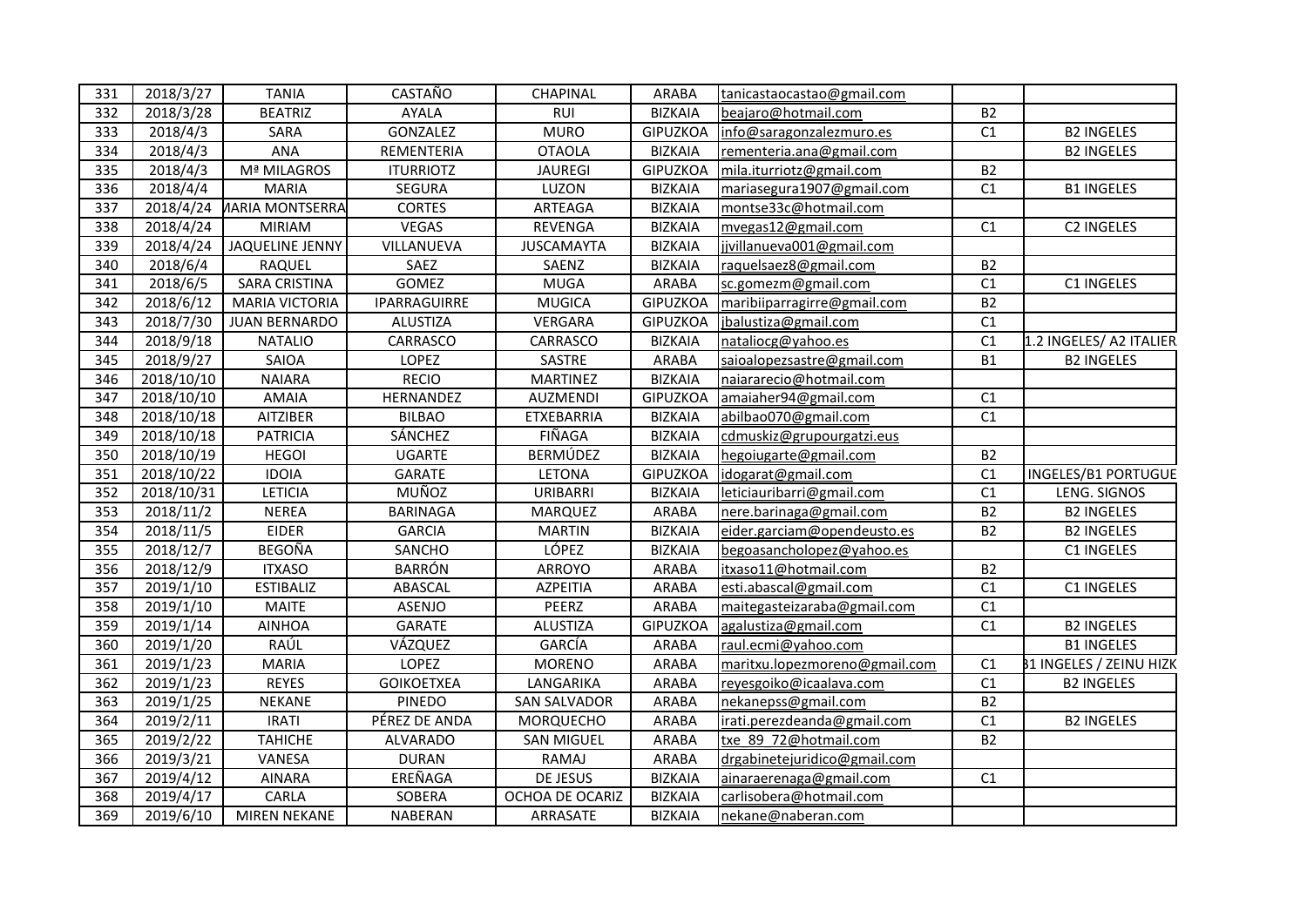| 370 | 2019/6/11             | <b>JESSICA</b>            | <b>FRUTOS</b>             | <b>PASCUAL</b>    | <b>BIZKAIA</b>  | jessica.frutos.p@gmail.com          | B2        |                   |
|-----|-----------------------|---------------------------|---------------------------|-------------------|-----------------|-------------------------------------|-----------|-------------------|
| 371 | 2019/6/11             | <b>INES</b>               | LASAGABASTER              | <b>UNZUETA</b>    | <b>BIZKAIA</b>  | ineslug@gmail.com                   | <b>B2</b> | <b>B1</b>         |
| 372 | 2019/9/16             | ANGHARAD                  | <b>DIEZ</b>               | <b>DIEZ</b>       | <b>BIZKAIA</b>  | diez.a2@justizia.eus                | C1        |                   |
| 373 | 2019/9/19             | MARIA BEGOÑA              | <b>BESADA</b>             | RAMIREZ           | <b>BIZKAIA</b>  | begobesada@hayotraformamediacio     | <b>B2</b> |                   |
| 374 | 2019/9/30             | <b>AMAIA</b>              | <b>GAMBRA</b>             | CABORNERO         | <b>BIZKAIA</b>  | gambracab@hotmail.com               |           |                   |
| 375 | 2019/10/3             | <b>ELIA</b>               | <b>BARINAGARREMENTERI</b> | PEROSANZ          | <b>BIZKAIA</b>  | elia.barinaga@gmail.com             | C1        | C1 INGELES        |
| 376 | 2019/10/7             | <b>MONICA</b>             | ERREGUERENA               | <b>GARCIA</b>     | <b>BIZKAIA</b>  | monicaerreguerenagarcia@gmail.co    | C1        |                   |
| 377 | 2020/1/20             | <b>JUAN TOMAS</b>         | <b>BILBAO</b>             | <b>GOIKOETXEA</b> | <b>BIZKAIA</b>  | juanbil@hotmail.es                  | C1        |                   |
| 378 | 2020/1/28             | LEIRE                     | DE LA VEGA                | <b>PORTILLO</b>   | ARABA           | leirevp83@gmail.com                 |           |                   |
| 379 | 2020/1/29             | ENERITZ                   | LAZA                      | <b>GARCIA</b>     | <b>BIZKAIA</b>  | enelazagarcia@gmail.com             | C1        |                   |
| 380 | 2020/1/29             | <b>ADRIANA</b>            | ABRIL                     | SOLER             | <b>BIZKAIA</b>  | abriladriana@ymail.com              | <b>B1</b> |                   |
| 381 | 2020/2/18             | SOFIA                     | <b>ESCOBAR</b>            | CAMPO             | ARABA           | escobar.sof@gmail.com               |           |                   |
| 382 | $\frac{1}{2020}{221}$ | <b>CRISTINA</b>           | SOARES                    | <b>MARTINEZ</b>   | <b>GIPUZKOA</b> | k.soares@baketik.org / info@baketil | C1        |                   |
| 383 | 2020/2/18             | <b>ENARA</b>              | YUBERO                    | <b>INCHAUSTI</b>  | <b>GIPUZKOA</b> | enarayubero@gmail.com               | <b>B2</b> |                   |
| 384 | 2020/2/17             | <b>CRISTELA</b>           | VALLECILLO                | <b>GARCIA</b>     | <b>BIZKAIA</b>  | kristelavg@gmail.com                |           | <b>B2 INGELES</b> |
| 385 | 2020/2/19             | LAURA                     | <b>MARTIN</b>             | ANGULO            | <b>ARABA</b>    | lauramarangulo@gmail.com            |           |                   |
| 386 | 2020/2/19             | <b>MONICA</b>             | <b>MARCO</b>              | SANCHEZ           | <b>BIZKAIA</b>  | exagun@yahoo.es                     |           |                   |
| 387 | 2020/3/1              | <b>EKHIÑE</b>             | <b>OLANO</b>              | ASKORBEITIA       | <b>GIPUZKOA</b> | ekhi93@hotmail.com                  | C1        | <b>B1</b>         |
| 388 | 2020/3/8              | ALMUDENA                  | RIDRUEJO                  | <b>MARTINEZ</b>   | <b>BIZKAIA</b>  | almu rid@hotmail.com                | EGA       |                   |
| 389 |                       | 2020/4/20 MARIA ARANTZAZU | PEREZ                     | <b>MEDINA</b>     | <b>BIZKAIA</b>  | aranpm58b@gmail.com                 |           |                   |
| 390 | 2020/4/26             | KARMELO                   | RUIZ DE ALEGRIA           | <b>MARTIN</b>     | <b>BIZKAIA</b>  | ruizdealegria@arenalabogados.com    |           |                   |
| 391 | 2020/5/19             | <b>VIRGINIA</b>           | DE LA HERA                | VILLAVERDE        | <b>BIZKAIA</b>  | virginiadelahera@hotmail.com        |           |                   |
| 392 | 2020/5/19             | <b>ENARA</b>              | TXAKARTEGUI               | HERNANDEZ         | <b>BIZKAIA</b>  | enaragonzaga@icasv-bilbao.com       |           |                   |
| 393 | 2020/5/26             | GAUDENCIO                 | <b>GARCIA</b>             | <b>DIAZ</b>       | <b>BIZKAIA</b>  | gaudencioabogado@gmail.com          |           |                   |
| 394 | 2020/5/26             | <b>DANEL</b>              | <b>MARIN</b>              | <b>URRUTXURTU</b> | <b>BIZKAIA</b>  | danel.marin@gmail.com               |           |                   |
| 395 | 2020/5/26             | BEGOÑA MARTA              | ZABALA                    | ANSOTEGUI         | <b>BIZKAIA</b>  | BZABOGADA@GMAIL.COM                 |           |                   |
| 396 | 2020/5/27             | ANE                       | MARTINEZ                  | <b>DIEZ</b>       | <b>BIZKAIA</b>  | bienestarlegalbilbao.com            | C1        | C1 INGELES        |
| 397 | 2020/6/16             | <b>ETNA</b>               | <b>REY</b>                | <b>MAR</b>        | <b>BIZKAIA</b>  | etna.reymartinez@gmail.com          | C1        | <b>B2 INGELES</b> |
| 398 | 2020/5/28             | MARIA JOSE                | ALVAREZ                   | SANCHEZ           | <b>BIZKAIA</b>  | mjosealvarezsanchez@gmail.com       | C1        | <b>B1</b>         |
| 399 | 2020/7/21             | <b>DIANA</b>              | PEDRAZ                    | CALVO             | ARABA           | pedrazcalvodiana@hotmail.com        |           | <b>B1</b>         |
| 400 | 2020/7/21             | SUSANA                    | <b>MARTINEZ</b>           | <b>IZA</b>        | ARABA           | s.martinez.iza@gmail.com            |           |                   |
| 401 | 2020/8/31             | <b>ELENA</b>              | ARANDA                    | <b>DIEZ</b>       | <b>BIZKAIA</b>  | elenaaranda@icasv-bilbao.com        |           |                   |
| 402 | 2020/9/3              | <b>NAHIA</b>              | <b>LLONA</b>              | FERNANDEZ         | <b>BIZKAIA</b>  | nahiallona@icasv-bilbao.com         |           |                   |
| 403 | 2020/10/18            | ARANZAZU                  | CASTRESANA                | <b>GARCIA</b>     | <b>BIZKAIA</b>  |                                     |           |                   |
| 404 |                       | 2020/12/4 ALMUDENA BLANCA | <b>REQUEJO</b>            | <b>OLAIZOLA</b>   | <b>BIZKAIA</b>  | almusos@hotmail.com                 | <b>B2</b> |                   |
| 405 | 2020/12/10            | <b>IRATI</b>              | <b>DA SILVA</b>           | <b>GUTIERREZ</b>  | <b>BIZKAIA</b>  | iratidasilva18@gmail.com            | <b>B2</b> |                   |
| 406 | 2020/12/11            | <b>MIREN</b>              | FERNANDEZ DE LANDA        | FERNANDEZ         | ARABA           | mirentxulanda48@gmail.com           | C1        |                   |
| 407 | 2020/12/11            | <b>IRATI</b>              | SIERRA                    | PRADO             | <b>ARABA</b>    | iratisie4@gmail.com                 | C1        | C1 INGELES        |
| 408 | 2020/12/11            | ROMAN MIGUEL              | <b>AMADO</b>              | REMIREZ           | ARABA           | romanmiguelamadoramirez@gmail.o     | <b>B2</b> |                   |